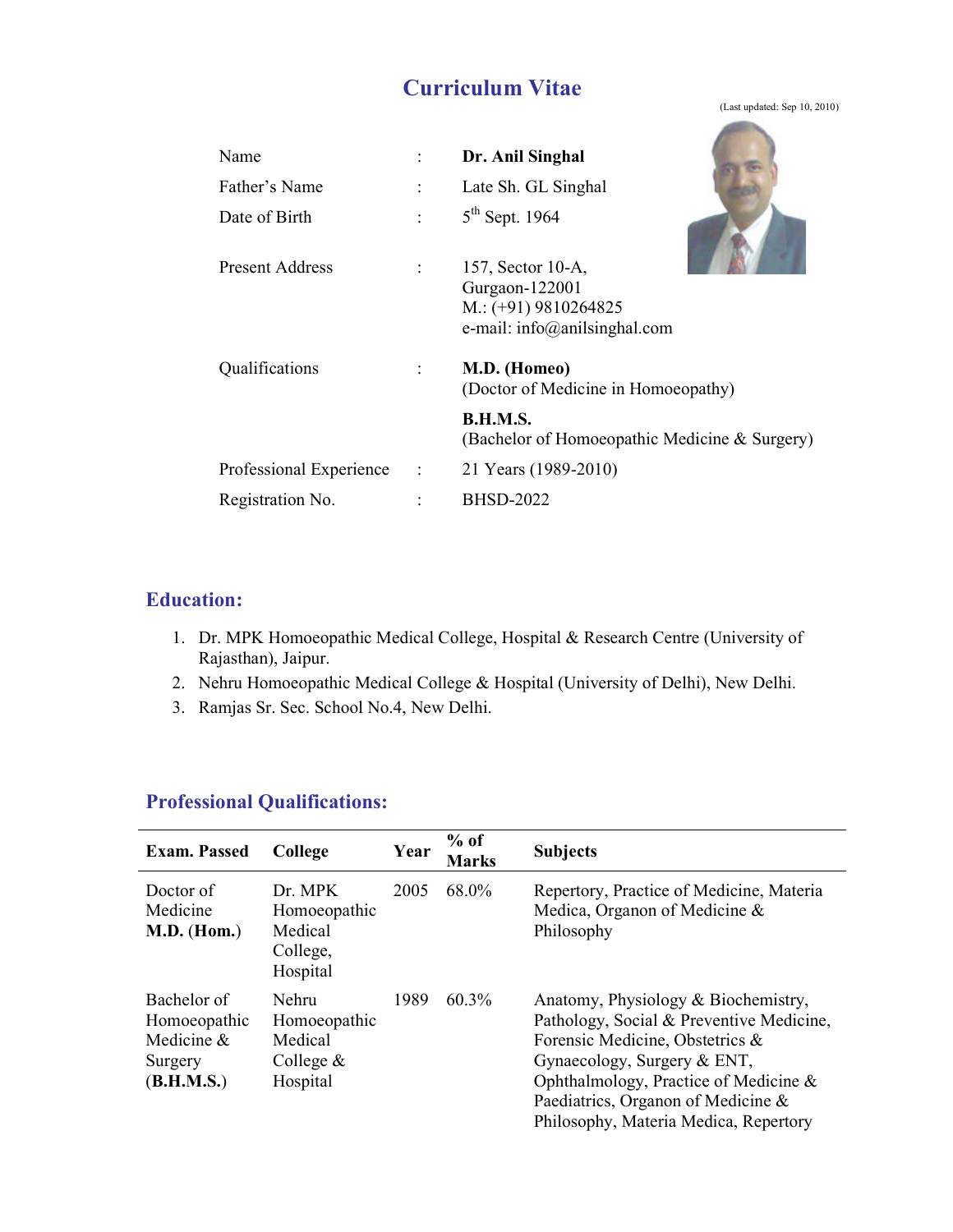## **Professional Experience (Teaching):**

For the last many years, I am actively involved in teaching homeopathic subjects in various governmental, non-governmental organisations and institutes. Some of them are:

1. **Visiting Faculty** – Nehru Homoeopathic Medical College & Hospital, New Delhi., since 2008. **Repertory** –  $4^{\text{th}}$  year

**Materia Medica** –  $1^{\text{st}}$  year,  $2^{\text{nd}}$  year,  $3^{\text{rd}}$  year,  $4^{\text{th}}$  year **Organon** – 2nd year  $PG-1^{st}$  year,  $2^{nd}$  year

- 2. **Visiting Faculty** Dr. BR Sur Homoeopathic Medical College & Hospital, New Delhi, since 2006. **Repertory** –  $4^{\text{th}}$  year **Materia Medica** –  $1<sup>st</sup>$  year,  $2<sup>nd</sup>$  year,  $3<sup>rd</sup>$  year,  $4<sup>th</sup>$  year
- 3. **Visiting Faculty** Bakson Homoeopathic Medical College & Hospital, G. Noida, since 2002. **Repertory** –  $4^{\text{th}}$  year **Materia Medica and Hom. Therapeutics** –  $1<sup>st</sup>$  year,  $2<sup>nd</sup>$  year,  $3<sup>rd</sup>$  year
- 4. **PG Guide** Hahnemann College of Homoeopathy, London (UK).
- 5. **Resource Person**  Seminar on Success Stories, CCRH, New Delhi, 2010.
- 6. **Honorary Faculty** Re-Orientation Training Programmes (NHMC), New Delhi, 2008.
- 7. **Subject in charge in Repertory** The Progressive Homoeopathic Society, New Delhi, 2000-2001.
- 8. **Honorary Faculty** Re-Orientation Training Programmes (Govt. of Delhi), New Delhi, 1999-2000.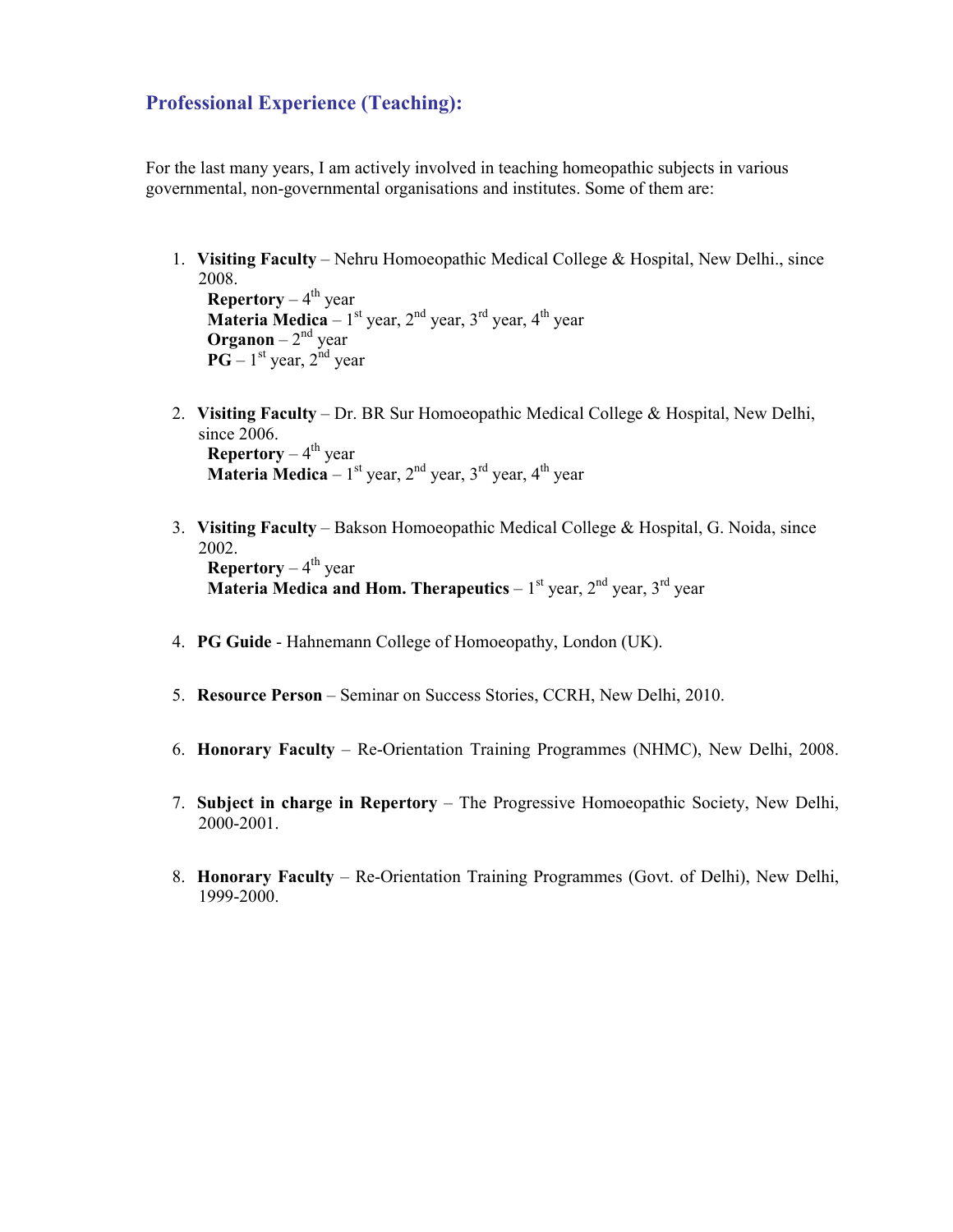## **Papers presented:**

- 1. "**Use of Homeopathic Repertories in Heart conditions**" in a CME for practitioners, on  $28<sup>th</sup>$  May. 2010, organised by Heart Care Foundation & IIHP, in New Delhi.
- 2. "**Evidence-based Homeopathy my views**" in a workshop organised by The Renewal, on 11<sup>th</sup> April 2010, in New Delhi.
- 3. "**Homeopathy treats a case of Angioma of Upper Lip**" in a Seminar on Success Stories, organised by RRI Guwahati & CCRH, from  $5<sup>th</sup> - 6<sup>th</sup>$  Feb. 2010, in Guwahati.
- 4. "**Evaluating Obesity in Clinics**" in a CME for practitioners and students, on 2<sup>nd</sup> Jul. 2009, organised by Homeopathic Study Circle - Rohini, in New Delhi.
- 5. "**Use of Homeopathic Repertories in Heart conditions**" in a CME for practitioners, on  $25<sup>th</sup>$  May. 2009, organised by Heart Care Foundation & IIHP, in New Delhi.
- 6. "**Understanding Obesity in Modern Times**" in a CME for practitioners and students, on 14<sup>th</sup> Dec. 2008, organised by South Delhi Homeopathic Medical Association, in New Delhi.
- 7. "Role of Homeopathic Repertories in Paediatrics" in a Clinical Meet, on 7<sup>th</sup> Dec. 2008, in Ludhiana.
- 8. "**Relationship between Homeopathic Philosophy and Repertory**" in the Re-Orientation Training Programme, on 3rd Nov. 2008, organised by Nehru Homoeopathic Medical College & Hospital, in New Delhi.
- 9. "**Role of Repertories in Gynaecology and Obstetrics**" in the Re-Orientation Training Programme, on  $27<sup>th</sup>$  Sep. 2008, organised by Nehru Homoeopathic Medical College  $\&$ Hospital, in New Delhi.
- 10. "**Spiders in Homeopathic Practice**" in a CME for practitioners and students, on  $11<sup>th</sup>$ Nov. 2006, organised by South Delhi Homeopathic Medical Association, in New Delhi.
- 11. "**A tribute to Dr. Yudhvir Singh**" and "**Amazing Spiders in Homeopathy**" on the occasion of  $109<sup>th</sup>$  Birthday Celebration of Dr. Yudhvir Singh, on  $30<sup>th</sup>$  July 2006, organised by Delhi Homoeopathic Medical Association, in New Delhi.
- 12. "**Use of Information Technology in Homeopathic Practice**" in a CME on 2nd July 2006, organised by NHMC Alumni Association, in New Delhi.
- 13. "**Spider Group of Homeopathic Remedies**" in a workshop for PG students, on 17<sup>th</sup> June 2006, organised by Shri Guru Nanak Dev Homeopathic Medical College & Hospital, in Ludhiana.
- 14. "**Prescribing in Homeopathy**" in a training workshop for ISM & H practititioners, on  $27<sup>th</sup>$  Nov. 2005, organised by SNS Foundation, in Gurgaon.
- 15. "An Overview of Boger's Synoptic Key" in a workshop for PG students, on 19<sup>th</sup> Jun. 2005, organised by Dr. MPK Homoeopathic Medical College & Hospital, in Jaipur.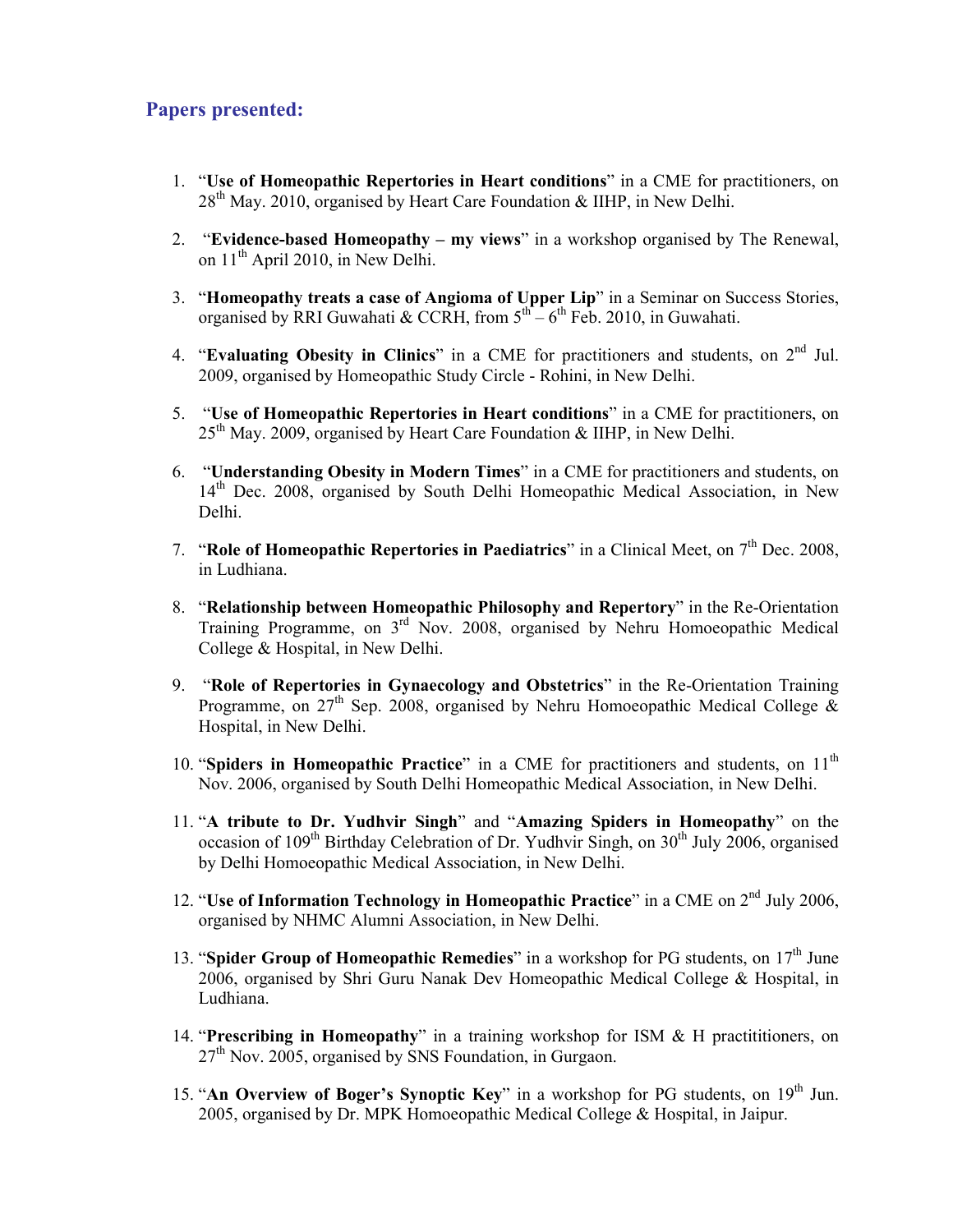- 16. "**Understanding Repertory**" in Seminar on Materia Medica and Repertory, organised by Homoeopathic Education and Research Foundation, Gwalior, India, on 27<sup>th</sup> Feb. 2005, in Gwalior.
- 17. "**Most often used repertory Boger's Synoptic Key**" in XIV All India Homoeopathic Congress – 2004, organised by The Homoeopathic Medical Association of India, from  $27<sup>th</sup>$  $-29^{th}$  Dec. 2004, in Jaipur.
- 18. "**Overview on history of repertories**" in Workshop for Homoeopaths on Ideal Repertorisation & Prescription, organised by Boenninghausen Academy for Classical Homoeopathy, on  $5<sup>th</sup>$  Sept. 2003, in Gurgaon.
- 19. "**Choosing a Computer System in Homoeopathic Practice**" and "**MacRepertory and ReferenceWorks**" in Re-Orientation Training Programmes, organised by Govt. of Delhi and Ministry of Health & Family Welfare, from Oct. 1999 – Jan. 2000, in New Delhi.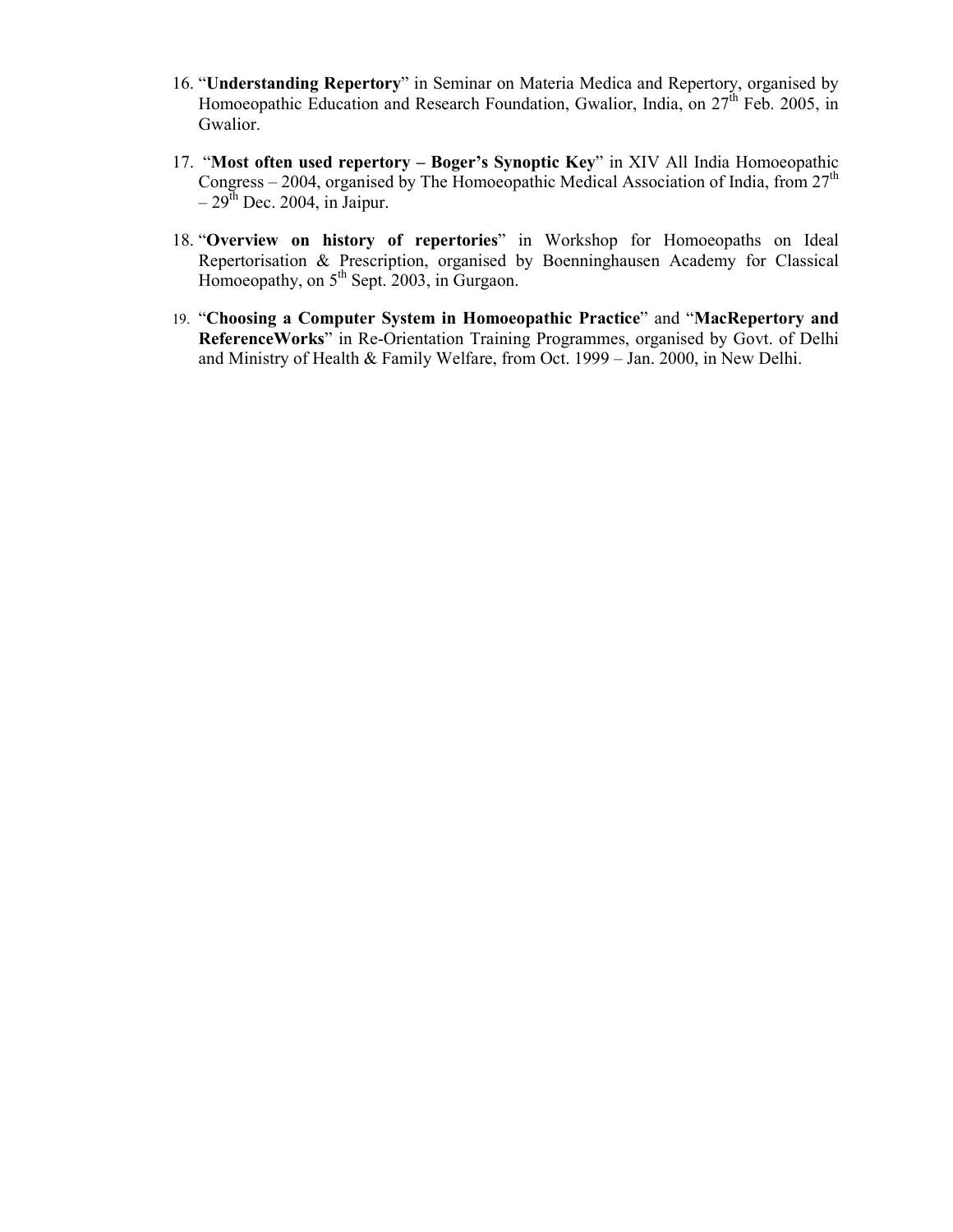## **Awards & Scholarships:**

- 1. **Appreciation Award** by IIHP on  $11<sup>th</sup>$  April 2010, New Delhi.
- 2. **Best Writer Award** by Homeo Revival on 28<sup>th</sup> Feb. 2010, New Delhi.
- 3. **Dhanvantari Award** by the All India Indian Medicine Graduates Association, Delhi, on  $11^{th}$  Oct. 2009.
- 4. **Lifetime Achievement Award 2007**, conferred by the Board of Homoeopathic System of Medicine Delhi on 29<sup>th</sup> April 2007.
- 5. Awarded as **Best Writer** (March 2003) for publishing an article "Rubric-Changeability" by Vital Informer, New Delhi.
- 6. Awarded as **Best Candidate** in Drug-Disease Competition held in 1989 in Nehru Hom. Medical College & Hospital, New Delhi.
- 7. Awarded with **R.K.M. Merit Scholarship** for securing 3rd Position in Class X in 1980, in Ramjas School, New Delhi.

## **Other Professional Skills Certifications:**

- **Health & Hygiene Correspondence Course** conducted by Health Education Service, Pune, in 1996.
- **Brainbench Certifications** Successfully completed following certifications through examinations in 2001-2002 administered by Brainbench (USA) – the world's largest provider of high quality, structured, skills certification exams on the Internet (paid service).
	- 1. Anatomy & Physiology
	- 2. Cardiovascular Core Knowledge
	- 3. First Aid Core Knowledge
	- 4. Medical Terminology
	- 5. Nutritional Analysis

#### **Quality Skills (ISO 9001:2000) Certifications:**

| <b>Year</b> Certification Name        | <b>Organizing Body</b>              |
|---------------------------------------|-------------------------------------|
| 2001 Internal Quality Auditing Skills | Know-Why Engineers, New Delhi       |
| 2009 Certificate Course in Cyber Laws | The Indian Law Institute, New Delhi |

#### **Academic Achievements:**

- 1. Passed Class XII examination with  $1<sup>st</sup>$  position in Ramjas Sr. Sec. School, securing PCB 78.33% marks and PCM 81.33% marks.
- 2. Passed Class X examination with 3rd position in Ramjas Sr. Sec. School, securing 72% marks.

## **Extra Curricular Activities:**

- 1. NCC Cadet in School. Participated in Cultural Programmes in School and Colleges.
- 2. 2<sup>nd</sup> position in Chess Tournament of College (NHMC).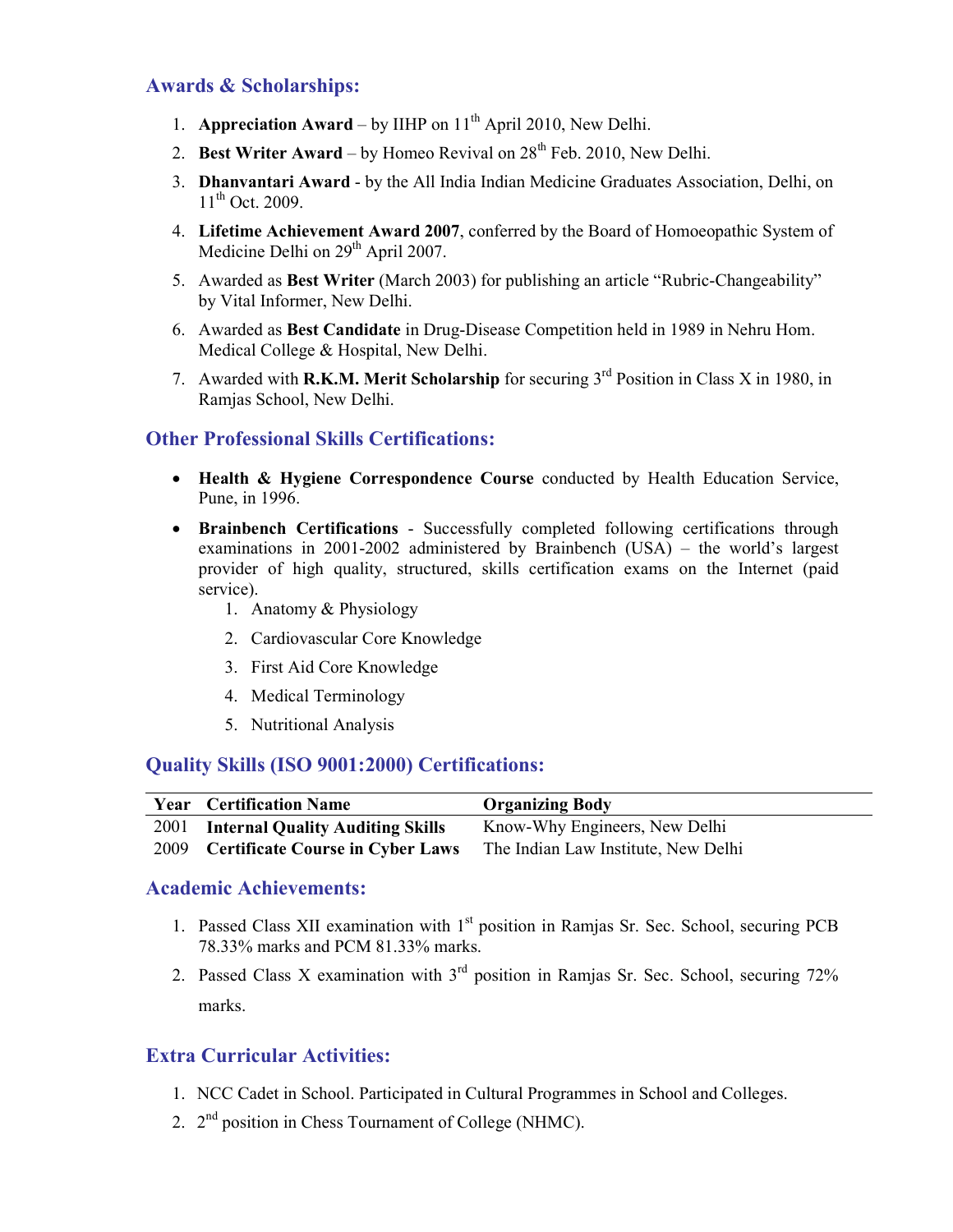#### **Professional Experience (all):**

- 1. **Intern Physician** in Nehru Homoeopathic Medical College & Hospital, New Delhi, during 1989-90.
- 2. **Intern Physician** in Homoeopathic Dispensary of Directorate of Health Services, New Delhi, during 1990.
- 3. **Intern Physician** in regular Special OPD Clinic of Arthritis in Nehru Homoeopathic Medical College & Hospital, New Delhi, during 1989-90.
- 4. **Associate Doctor** with Dr. M. L. Agrawal in case taking and analysis of patients in his clinic from 1-3-1989 to 30-11-1993.
- 5. **Honorary Homoeopathic Physician** in Navjyoti Clinics of Delhi Police Foundation for Correction, De-addiction & Rehabilitation, New Delhi, during 1990-91.
- 6. **Homoeopathic Physician & Consultant** to Aggarwal Hospital, New Delhi, from Oct.1991 – Jul. 1993.
- 7. **Honorary Homoeopathic Consultant** to Delhi Foundation of Deaf Women, New Delhi, from Jan. 1993- Nov. 1994.
- 8. **Secretary (Education)**, Medical Education & Research Foundation an NGO based in New Delhi.
- 9. **Editor (Manuscript)**, Asian Homoeopathic Times a monthly Medical Newsletter published from New Delhi.
- 10. Appointed as **External Examiner** for II-BHMS Suppl. Oral/Practical Examination in 1994, in Dr. B. R. Sur Homoeopathic Medical College & Hospital, New Delhi.
- 11. **Health Advisor and Consultant** to Kaleidoscope Centre for Monitoring Growth in Children, in New Delhi, from March 1995 – Dec. 1995.
- 12. Worked as **Homoeopathic Consultant,** and **Developer & Co-ordinator** with a team of doctors on 'the Phoenix Repertory Project' – to update and publish a most updated homoeopathic repertory, in New Delhi, from Feb. 1996 - May 2002.
- 13. **Honorary Faculty** teaching the participants about Computer Repertories (specifically MacRepertory & ReferenceWorks programs of Kent Homeopathic Associates of USA) in the 'Re-Orientation Training Programmes on Dermatology, Materia Medica and Organon of Medicine', organised by Govt. of Delhi – Ministry of Health & Family Welfare, from Oct. 99 – Jan. 2000.
- 14. **Subject in charge in Repertory** in The Progressive Homoeopathic Society, New Delhi – a study circle in homoeopathy having monthly meetings sharing experiences and knowledge.
- 15. Worked as **Homoeopathic Consultant** and **Management Representative** in Cosmic Healers Pvt. Ltd. – an ISO certified organisation running homoeopathic clinics (The Holistic) and homoeopathic pharmacies (Ki 2 Health), from 2001 - 2003.
- 16. **Honorary Faculty**, Boger-Boenninghausen Academy, Gurgaon.
- 17. **Visiting Faculty**, Bakson Homoeopathic Medical College & Hospital, Noida, since 2002.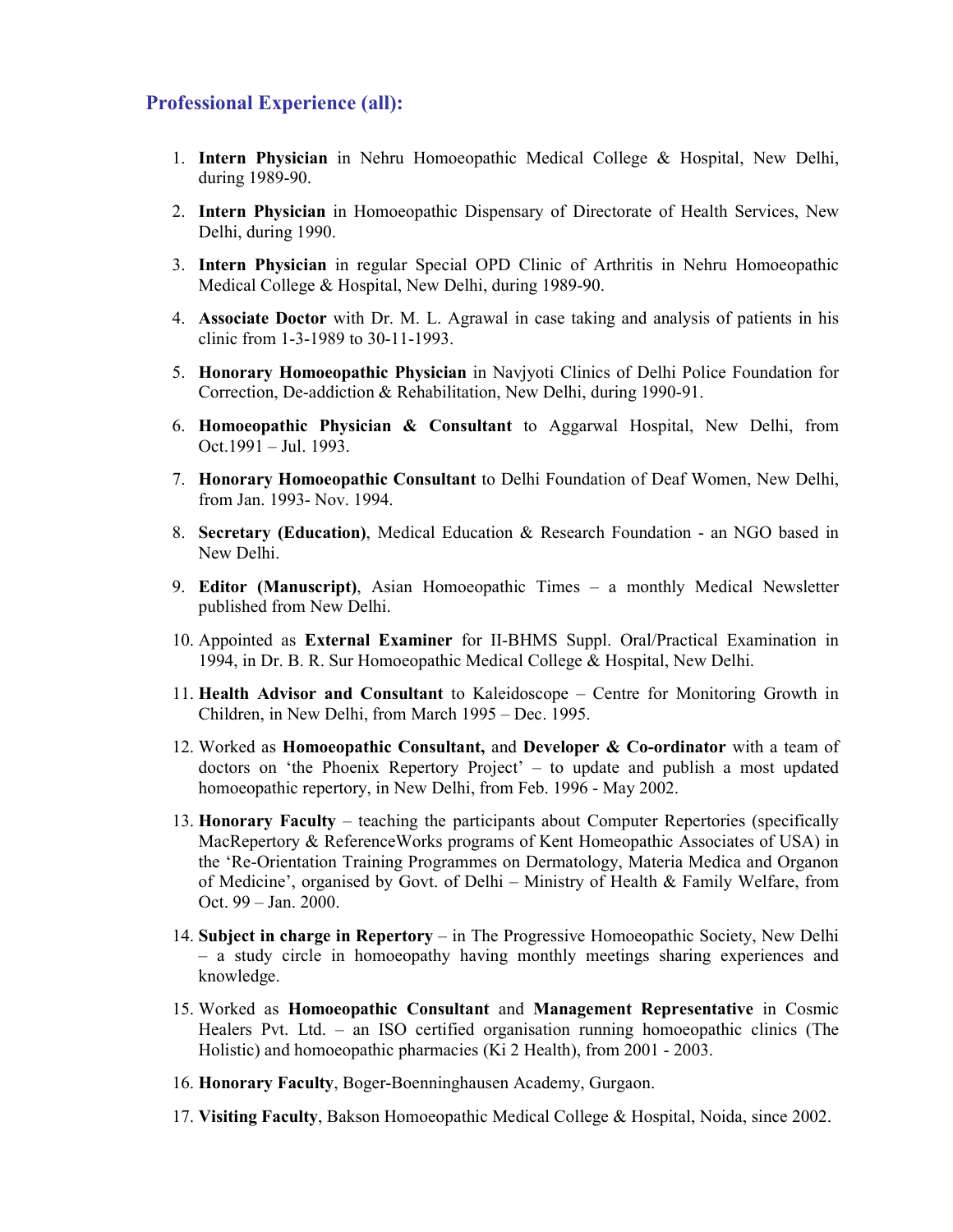- 18. **Examiner** University of Rajasthan, Jaipur, since 2005.
- 19. **Examiner**, Rajasthan Ayurved University, Jodhpur, since 2006.
- 20. **Visiting Faculty**, Dr. BR Sur Homoeopathic Medical College & Hospital, New Delhi, since 2006.
- 21. **Visiting Faculty**, Nehru Homoeopathic Medical College & Hospital, New Delhi, since 2008.
- 22. **Resource Person,** Re-Orientation Training Programme Gynaecology & Obstetrics, from  $22<sup>nd</sup>$  Sep. –  $27<sup>th</sup>$  Sep. 2008, organised by Nehru Homoeopathic Medical College & Hospital, New Delhi.
- 23. **Resource Person,** Re-Orientation Training Programme Organon of Medicine, from 3rd Nov. –  $8<sup>th</sup>$  Nov. 2008, organised by Nehru Homoeopathic Medical College & Hospital, New Delhi.
- 24. **Examiner** Guru Gobind Singh Indraprastha University, Delhi, 2010.
- 25. **Examiner** Panjab University, Chandigarh, 2010.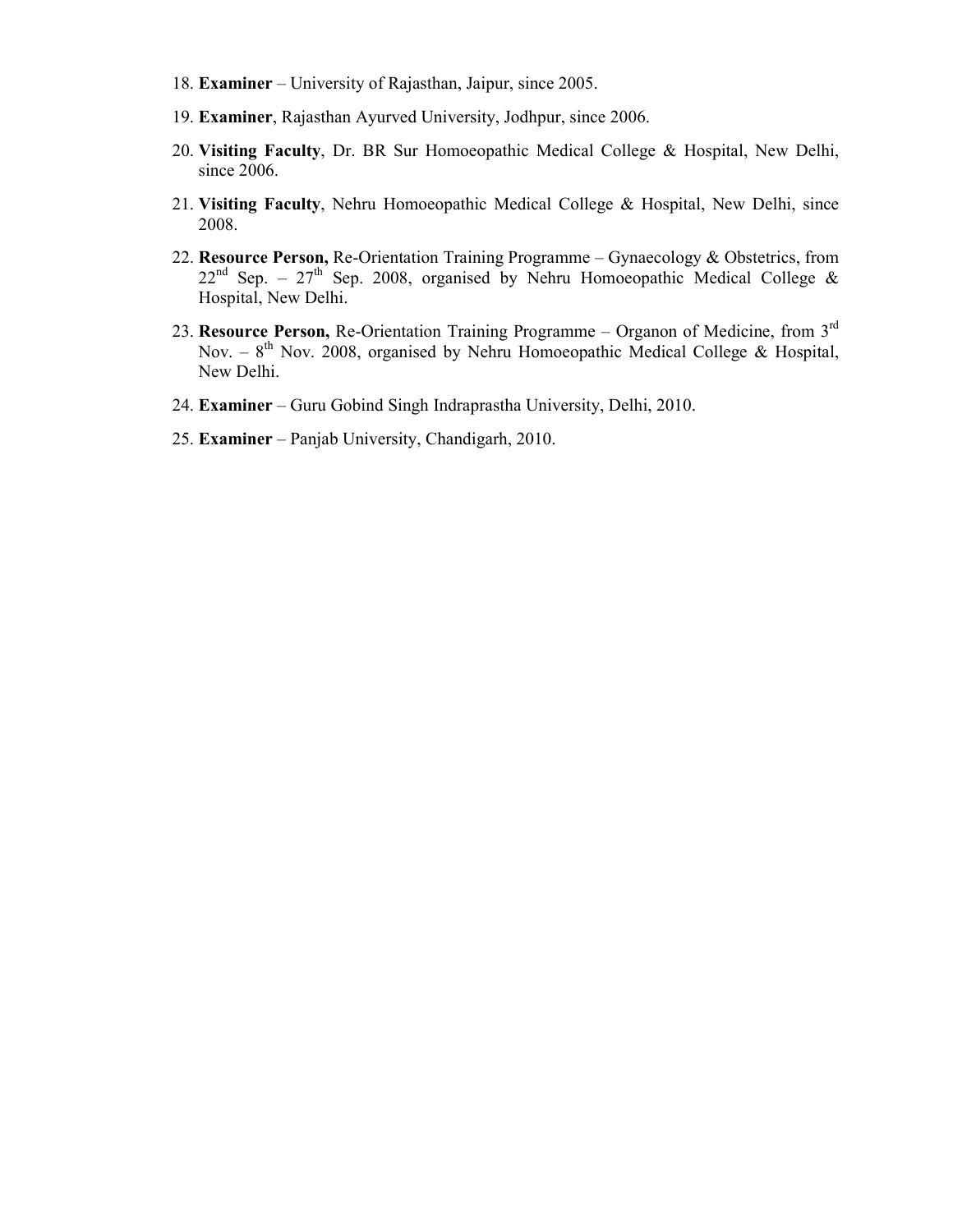#### **Articles & Assignments published:**

- 1. Published an article "**The Need for Research in Homeopathy**" in The Homoeopathic Heritage, Jun. 2010, page no. 52.
- 2. Published an article "**Homeopathy treats the person**" in Homoeo Revival, Jun. 2010.
- 3. Published an article "**Defining Evidence Based Homeopathy EBH**" in Vital Informer, April 2010.
- 4. Published an article "**Practicing Evidence Based Homeopathy**" online at AnilSinghal.com/blog in Feb. 2010.
- 5. Published an article "**Lilium tigrinum and Cardiac Neurosis**" in Homoeo Revival, Nov. 2009.
- 6. "**The specific preventive remedy or Genus Epidemicus**" published in The Homoeopathic Heritage, October 2009.
- 7. "**Homeopathic repertories and heart conditions**" published in the Souvenir released during Kent Memorial Lectures held in New Delhi in Sep. 2009.
- 8. Published an article "**Expert Systems in Homeopathic Softwares**" online at AnilSinghal.com/blog in Sep. 2009.
- 9. Published an article "**H1N1 Flu and Homeopathy Analysis**" online at AnilSinghal.com/blog and also in Vital Informer, Sep. 2009.
- 10. Published an article "**Understanding Obesity in Modern Times**" in SDHA Chronicle, Jan-Feb. 2009.
- 11. Published an article "**Understanding Importance of Similar Rubrics in Repertories**" in Homoeo Revival, Oct. 2007.
- 12. Published an article "**Diabetes Mellitus historical aspect**" in Vital Informer, Dec. 2004.
- 13. Worked on thesis entitled "**Suggestions for additions of remedies in Boger's Synoptic Key from Boger's Boenninghausen's Characteristics and Repertory, and its importance in clinical practice**" for one year 2002-2003.
- 14. Published an article "**Hahnemann Freemason**" in Vital Informer, vol. 11, no.4, Apr.2003.
- 15. Published an article "**Rubric Changeability**" in Vital Informer, vol. 11, no.3, Mar.2003.
- 16. Published an article "**Choosing a Computer System**" in Vital Informer, vol. 11, no.2, Feb. 2003.
- 17. Published an article "**AIDS a curse**" in Vital Informer, vol. 11, no.1, Jan. 2003.
- 18. Reprinted "**Menopause Mood**" in Vital Informer, vol. 10, no.9, Sept. 2002.
- 19. Published an article "**Useful Leeches**" in Vital Informer, vol. 10, no.7, Jul. 2002.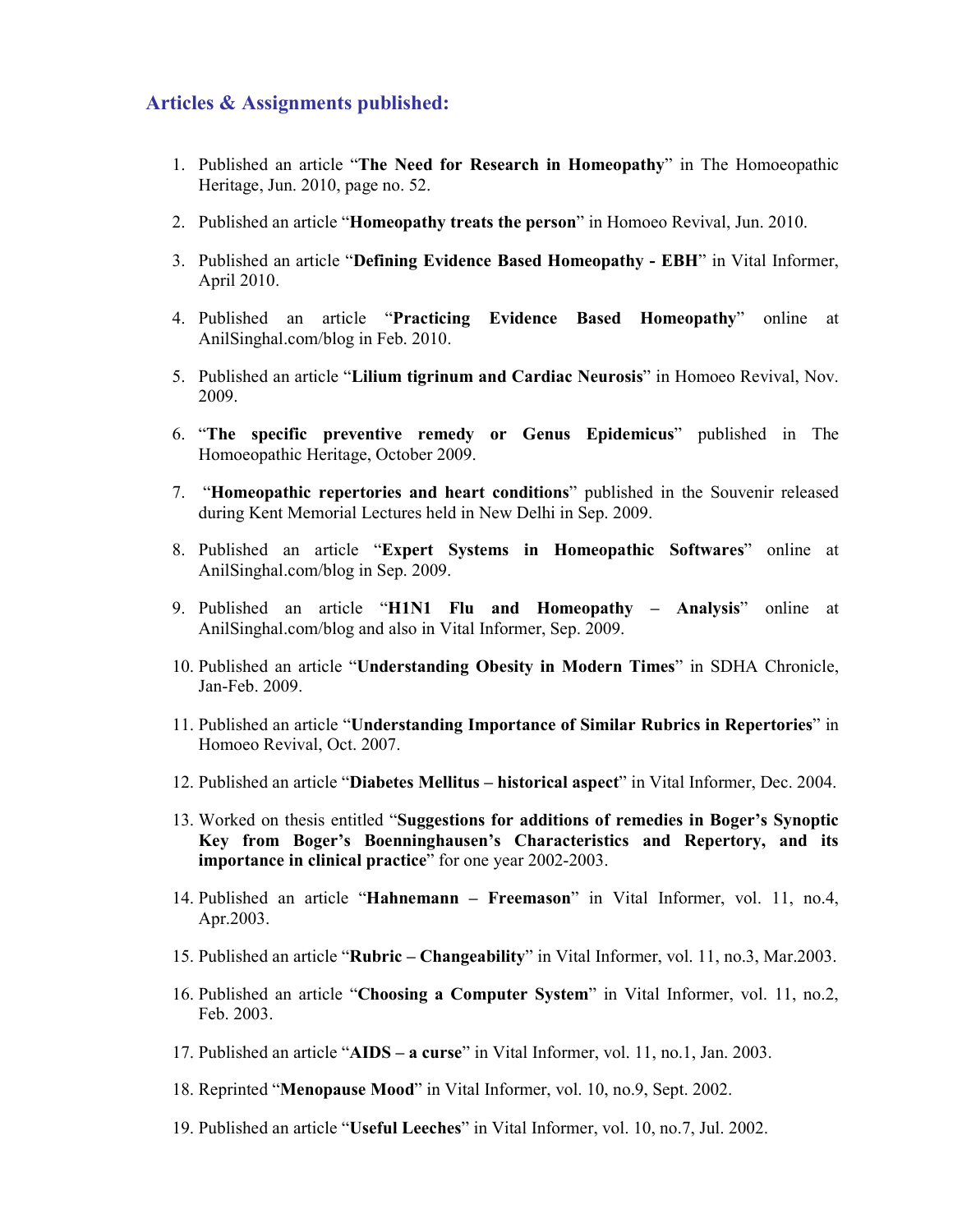- 20. Revised & Published an article "**If Hahnemann were alive today!**", in Vital Informer, vol. 10, no. 4, Apr. 2002.
- 21. Co-author "**Hahnemann's Provings**" in The American Homeopath, US (The Journal of the North American Society of Homeopaths), Volume 6 – 2000.
- 22. Published an article "**How to Report Symptoms**", in Homoeopathic Awareness, vol. 1, no. 1, Jan-Mar. 1999.
- 23. Published an article in Hindi "**Muhanso Se Kaise Bache**" in a local newsletter HTM Open Eyes, May 1996.
- 24. Co-author "**AIDS let's fight back !!**" in The Homoeopathic Heritage, Jan. 1996, page no. 43-44.
- 25. Co-author "**Premenstrual Syndrome**" in The Homoeopathic Heritage, Jan. 1996, page no. 21-23.
- 26. Published an article in Hindi "**Vyayam Kamar Dard Ke**" in a local newsletter HTM Open Eyes, Oct. 1995.
- 27. "**Can We Think More ...**" a tribute to Dr. Samuel Hahnemann on his  $239<sup>th</sup>$  Birth Anniversary published in Souvenir released on the occasion of Birth Anniversary Celebration in New Delhi.
- 28. Published an article "**AIDS and workplace**" in Vital Informer, vol. 2, no. 11, Dec. 1994, page no. 5.
- 29. Reprinted "**If Hahnemann were alive today!**" in Asian Homoeopathic Times, vol. 2, no. 7-12, Jul-Dec. 1994, page no. 17.
- 30. Published an article "**Ill-effects of Fruits and Fruit Juice**" in Asian Homoeopathic Times, vol. 2, no. 5, May 1994, page no. 7.
- 31. "**Rubrics on Infants at a glance**" reprinted in Advent of Homoeopathy, vol. 11, no. 1, Jan-March, 1994, page no. 31-39.
- 32. Published an article "**Menopause Mood**" in Asian Homoeopathic Times, vol. 1, no. 9, Oct. 1993, page no. 15.
- 33. Published an article "**Hay Fever**" in Asian Homoeopathic Times, vol. 1, no. 8, Sept. 1993, page no. 5-6.
- 34. Published an article "**Rubrics on Infants at a glance**" in Asian Homoeopathic Times, vol. 1, no. 6, July 1993, page no. 5-7.
- 35. Co-author of a report "**Effects of Potentised Heroine on Drug Addicts in reducing craving for Heroine**", published in the Souvenir, released during 'International Homoeopathic Congress' held in New Delhi in 1993.
- 36. Worked with a team of doctors in Delhi Police Foundation for C.D.R., in a clinical trial of "**Effects of Potentised Heroine on Drug Addicts in reducing craving for Heroine**".
- 37. Published an article "**If Hahnemann were alive today!**" in Advent of Homoeopathy, vol. 7, no. 1, Jan-March, 1990, page no. 40-42.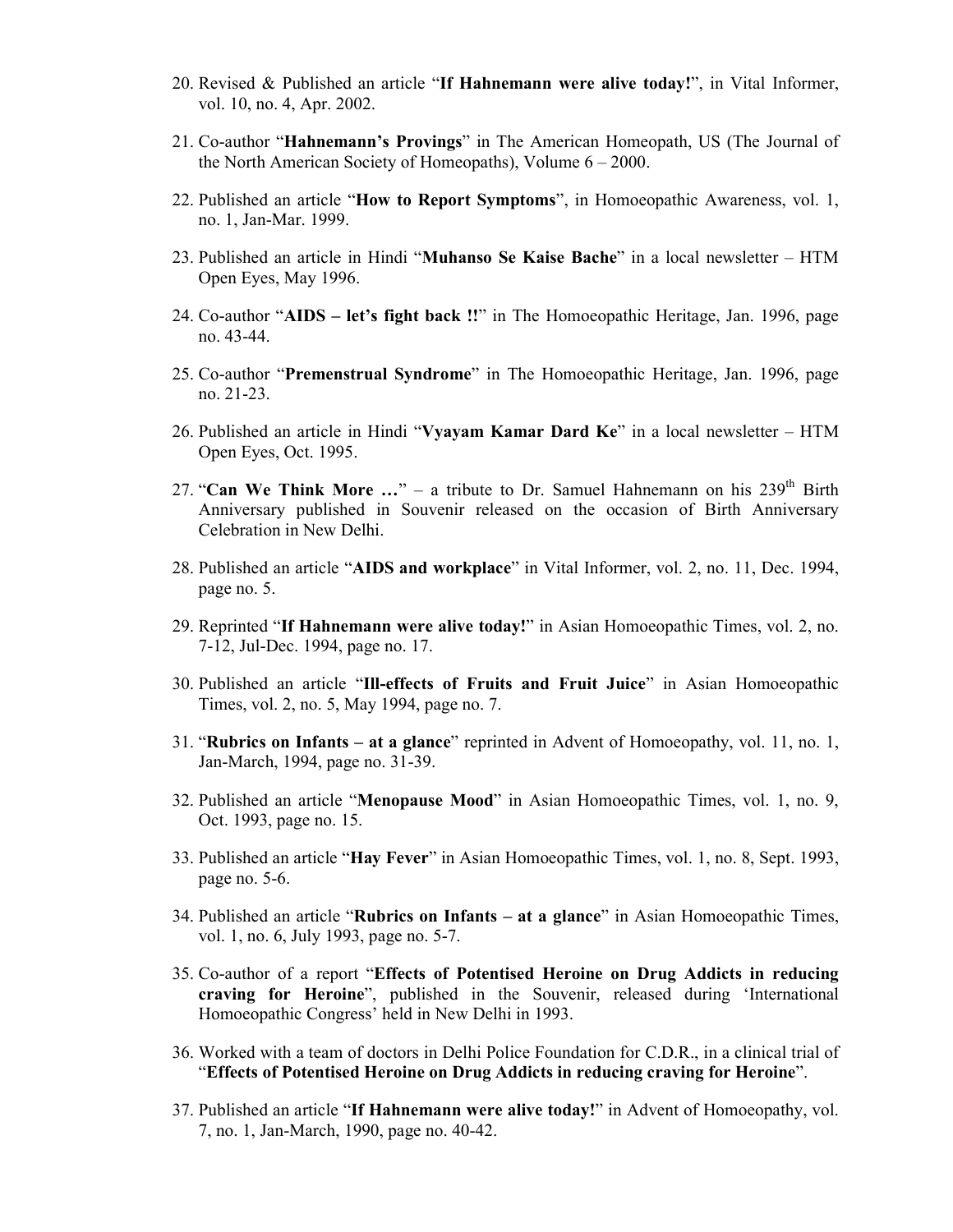38. Worked on an assignment entitled "**A Synopsis on Arthritis and its Management**" for one year, in regular Special OPD in Nehru Homoeopathic Medical Hospital, New Delhi in 1989-90.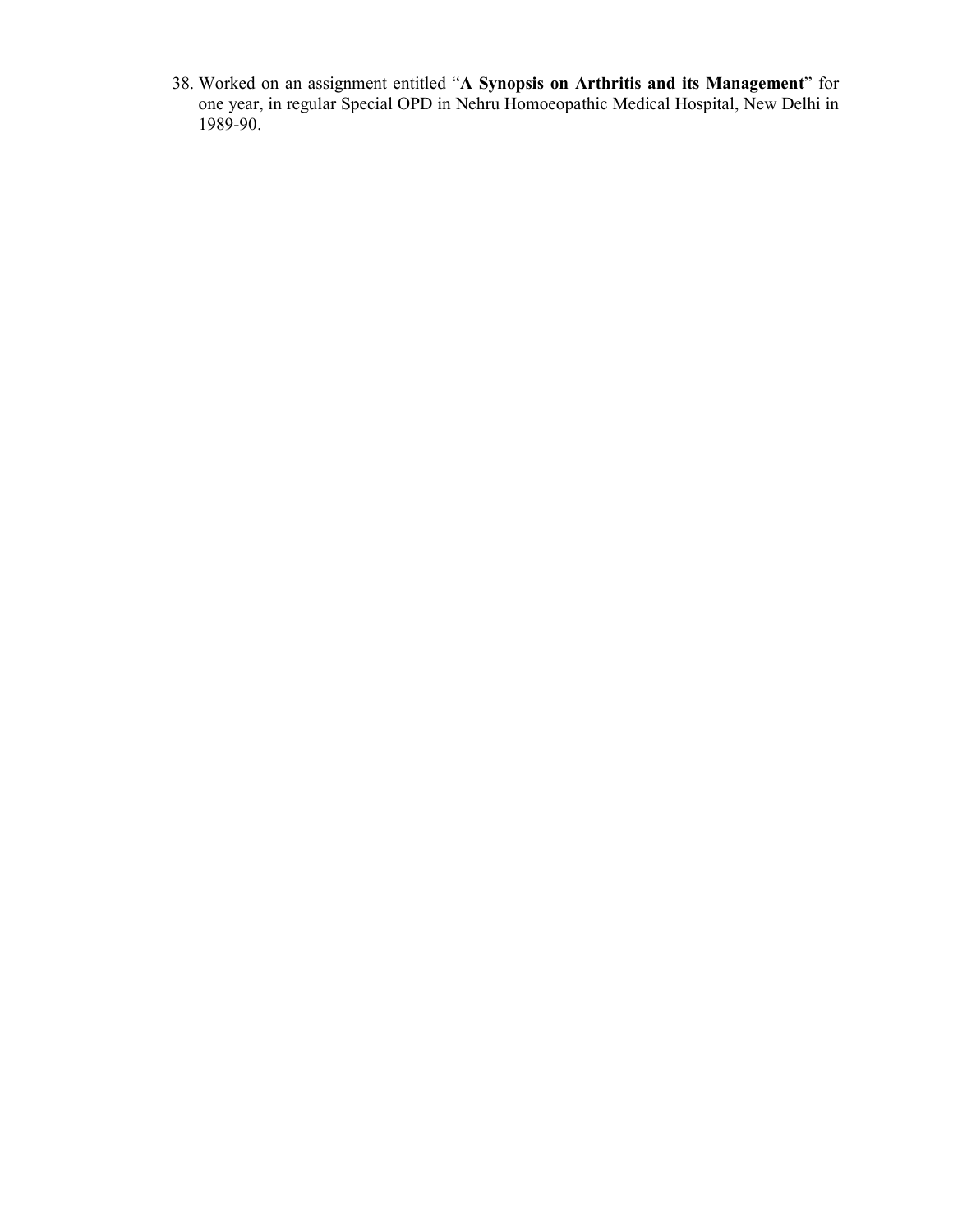## **Conferences & Workshops attended:**

- 1. "**National Congress on Homoeopathy & Drug Abuse and Current Medical Update**", from  $16<sup>th</sup>$ -18<sup>th</sup> Mar. 1990, organized by the Indian Foundation for Medical Research & Education and Delhi Police Foundation for CDR, in New Delhi.
- 2. "**VII All India Homoeopathic Congress, Delhi 1990**", from 28th-30th Dec. 1990, organized by the Homoeopathic Medical Association of India, in New Delhi.
- 3. "**International Symposium on Preventive Cardiology & Cardiovascular Epidemiology**" from  $10^{th}$ -14<sup>th</sup> Jan. 1991, in New Delhi.
- 4. Workshop on "**Basic Course on Drugs & HIV**", from 17<sup>th</sup>-19<sup>th</sup> Feb. 1992, organized by Delhi Police Foundation for CDR and British Council, in New Delhi.
- 5. A talk on "**AIDS in India & Global Perspective on Drug Abuse**" on 24<sup>th</sup> Mar. 1992, organized by Medical Education & Research Foundation, in New Delhi.
- 6. A talk on "**Global Perspective on AIDS & Drug Abuse**" on 6<sup>th</sup> Nov. 1992, organized by Medical Education & Research Foundation, in New Delhi.
- 7. Continuing Medical Education Programme on "**Management of HIV infection with available resources**" from  $7<sup>th</sup> - 8<sup>th</sup>$  Nov. 1992, organized by the AIDS Society of Asia and the Pacific, in New Delhi.
- 8. "The 2<sup>nd</sup> International Congress on AIDS in Asia and the Pacific" from 8<sup>th</sup>-12<sup>th</sup> Nov. 1992, organized by the AIDS Society of Asia and the Pacific, in New Delhi.
- 9. "**International Homoeopathic Congress**", from 14th-18th Feb. 1993, organized by International Homoeopathic Medical Organisation and the Asian Homoeopathic Medical League, in New Delhi.
- 10. "**Course & Workshop in ECG**" from 25<sup>th</sup>-27<sup>th</sup> Jun. 1993, organised by Homoeopathic Academy and Research Institute, in New Delhi.
- 11. "**Course on General radiology with Introduction to Ultrasound, CT-Scan, MRI & Echo-cardiography**", from  $25<sup>th</sup>$ -27<sup>th</sup> Dec. 1993, organised by Homoeopathic Academy and Research Institute, in New Delhi.
- 12. Continuing Medical Education Programme on "**Allergic Skin Diseases Update and**  Homoeopathic Management", on 28<sup>th</sup> Dec. 1993, organised by Homoeopathic Academy and Research Institute, in New Delhi.
- 13. Participated in a charity of "**Medical Camp"**, at Bawa Masonic Polyclinic, Rajouri Garden, New Delhi, on 24<sup>th</sup> Apr. 1994, organised by Lodge Dhanwantri in collaboration with General William Masonic Polyclinic, Janpath, New Delhi.
- 14. "**Cardio-vascular problems & their homoeopathic treatment**", on 25<sup>th</sup> Sept. 1994, organised by The Homoeopathic Medical Association of India, in New Delhi.
- 15. "2 Days Homoeopathic Scientific Seminar with Dr. Rajan Sankaran", from 4<sup>th</sup>-5<sup>th</sup> Feb. 1995, organised by IIHP, in Ludhiana, Punjab.